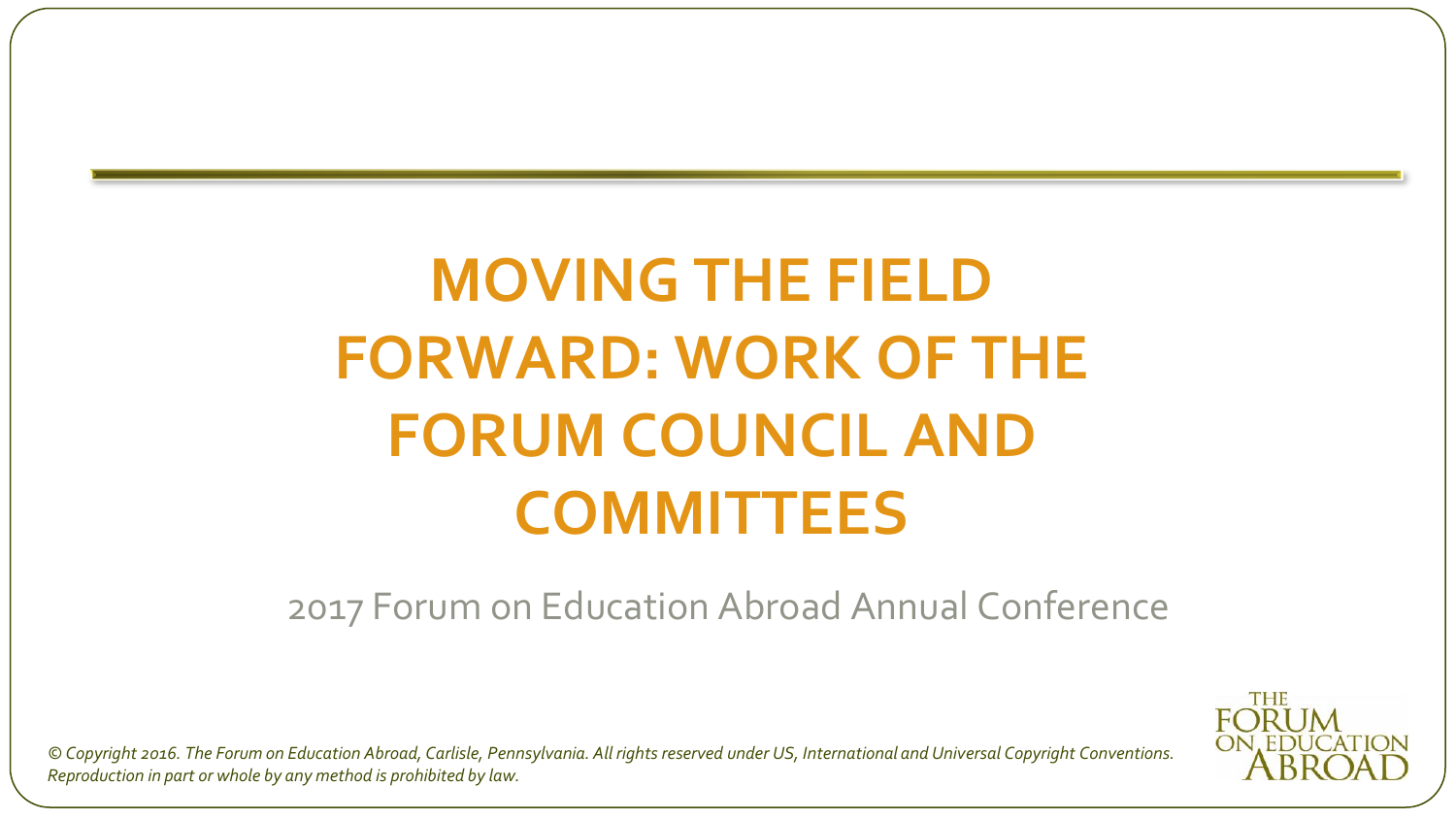## Introductions

- **Nick Gozik, Boston College**: Chair, Forum Council
- **Chris Carroll, Florida State University**: Secretary, Forum Council & Chair, Advocacy Committee
- **Bradley Rink, University of Western Cape**: Chair, Curriculum Committee
- **Julia Wheeler, DIS**: Member, Data Committee
- **Melissa Torres, GVI**: Chair, Outcomes Assessment & Research Committee
- **Brian Brubaker, Pennsylvania State University**: Member, Forum Council & Chair, Standards Committee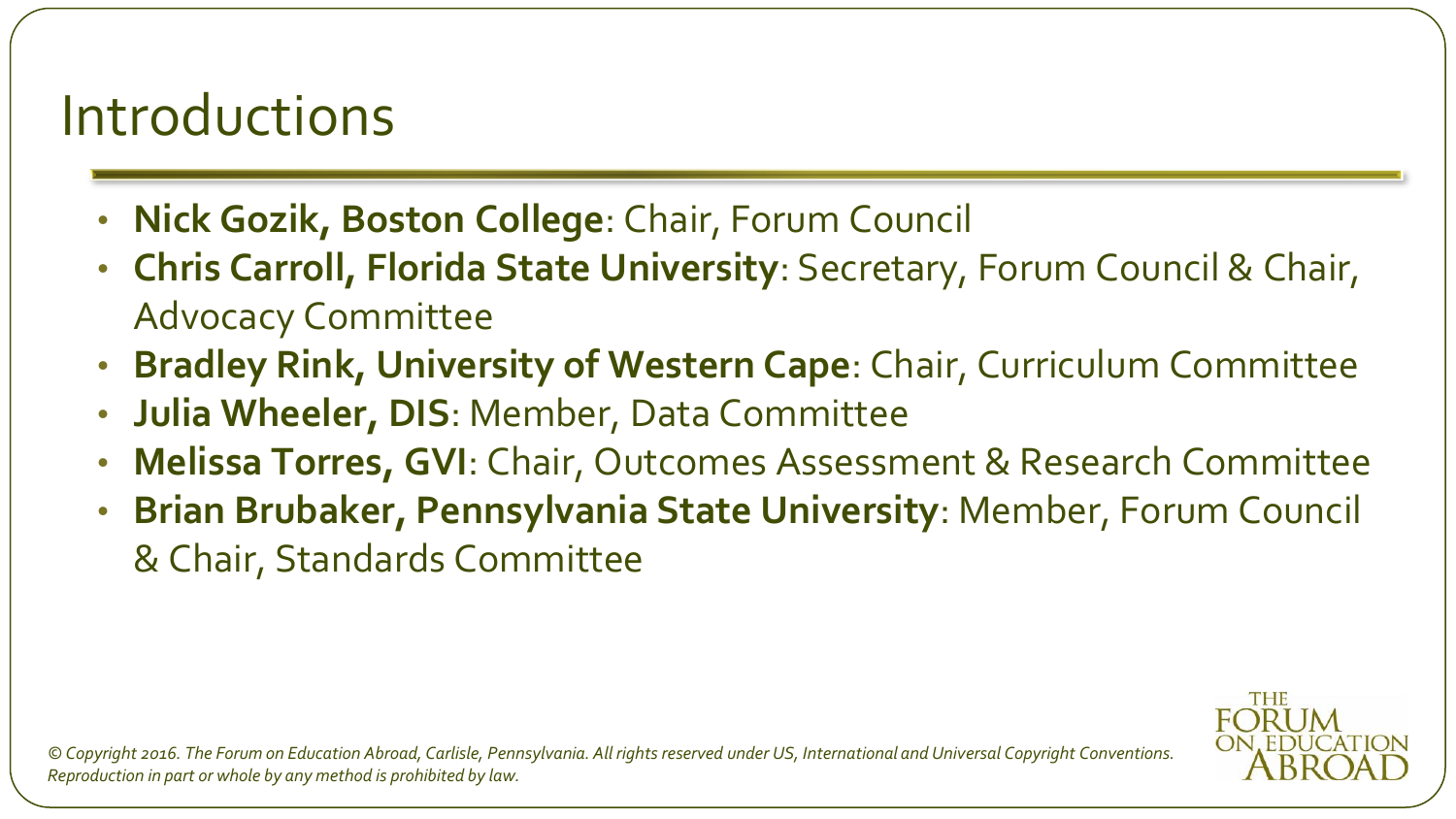## Today's Session

- •Committee Updates
- •Roundtable Discussions
- •Wrap Up Discussion

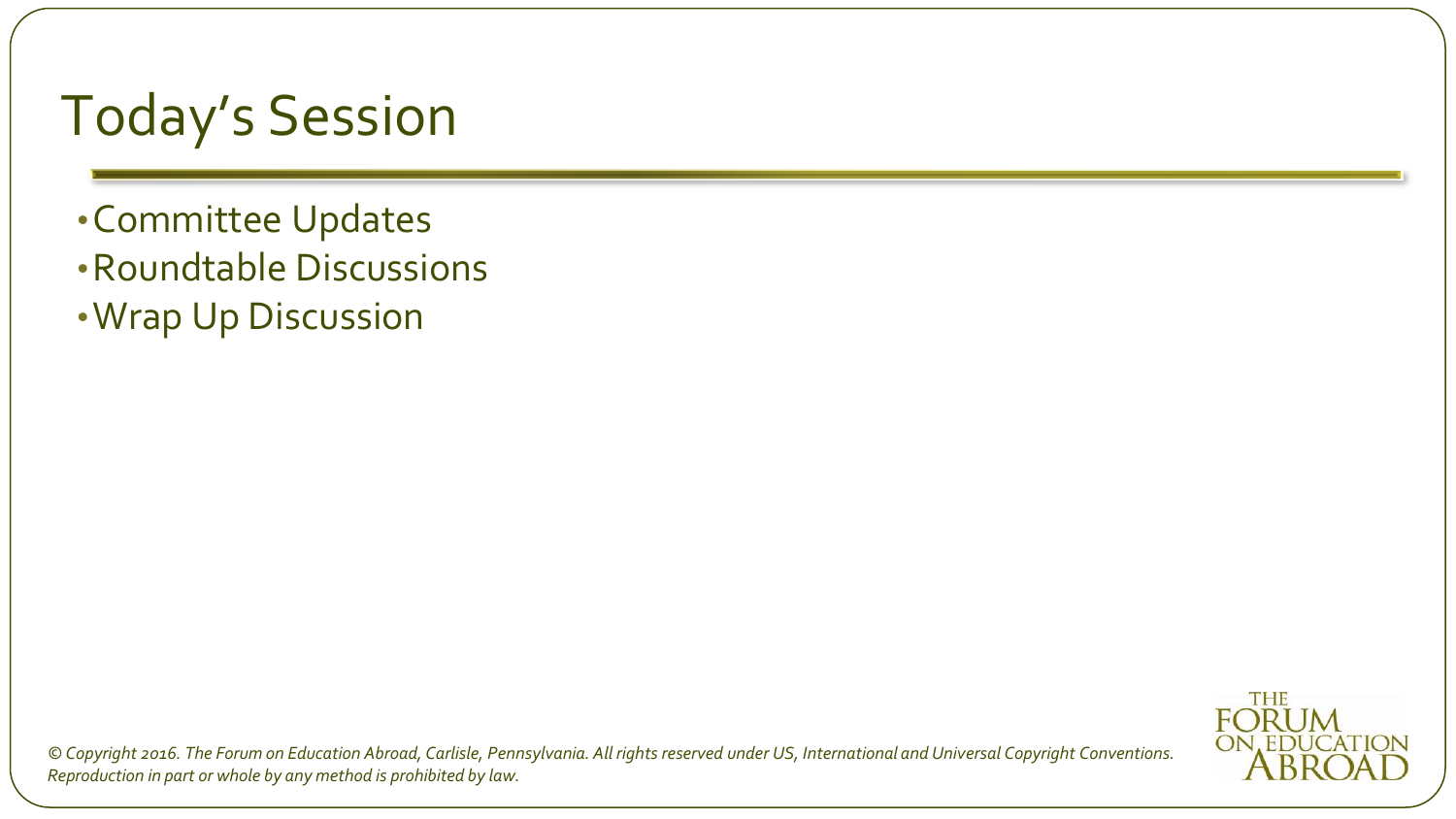# **Advocacy**

The Advocacy Committee provides resources and tools to help education abroad professionals make the case for the value of education abroad with critical on-campus constituencies.

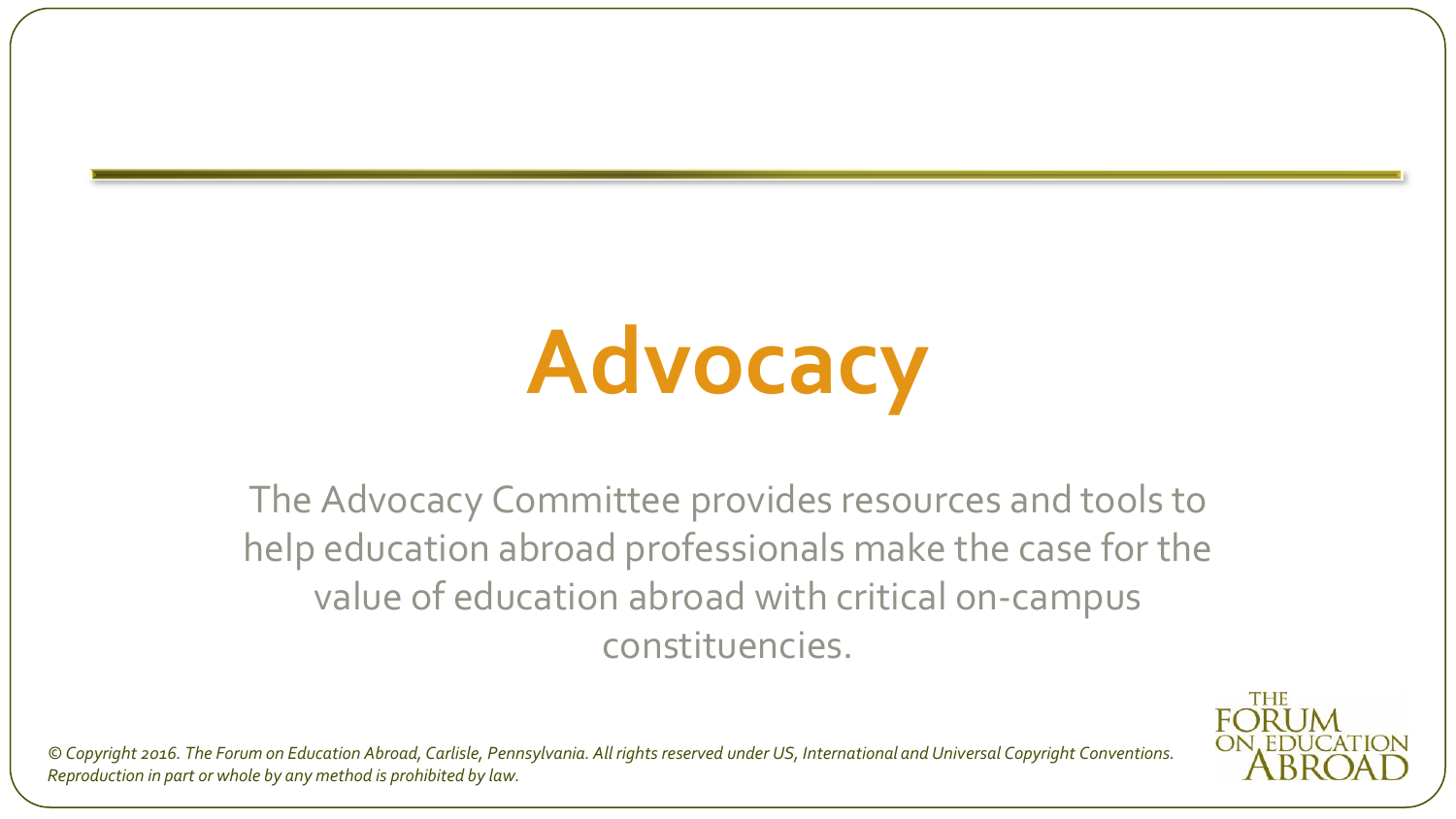#### **Advocacy Committee**

Christina Carroll, Florida State Univ., *Chair* Tracey Bradley, Tennessee Consortium for International Studies & Pellissippi State Community College, *Vice Chair* Heather Barclay-Hamir, IFSA-Butler Anne Haberkern, Portland Community College Craig Rinker, Georgetown Univ. Leo Rowland, Univ. of Redlands Lisa Sapolis, Colgate Univ. Alicia Stanley, Northwestern Univ. Susan Thompson, Univ. of Nevada, Las Vegas

#### **Strategic Communication for Health and Safety Working Group**

Christina Carroll, Florida State Univ., *Chair* Richard Bartecki, IES Abroad Diane Hanlon, On Call International Marje Lemmon, Yale Univ. Eryn Espín-Kudzinski, IFSA-Butler Inés DeRomaña, Univ. of California

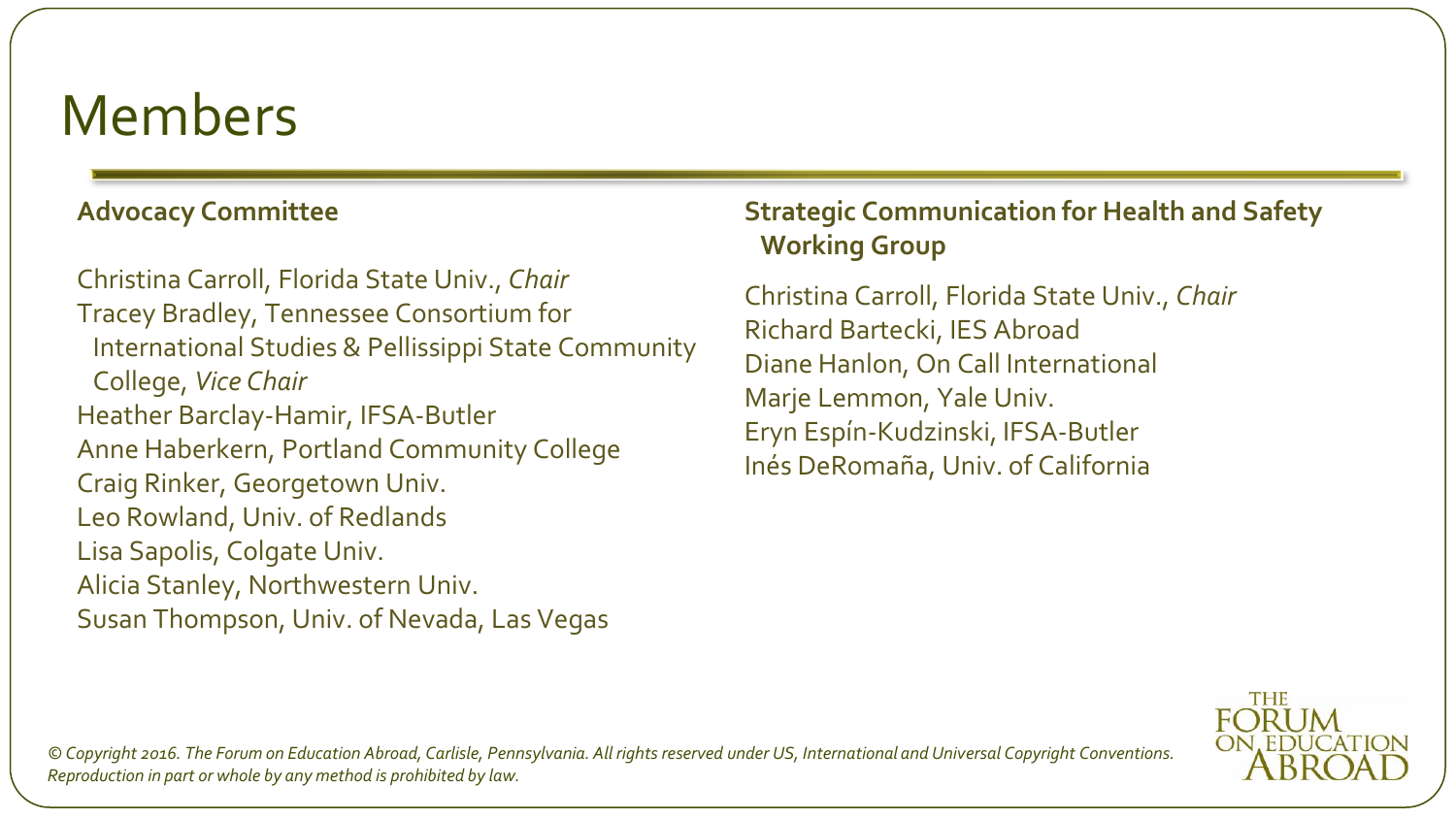## Key Projects & Ideas

#### •**Updating resources to the Clearinghous**e

- •Seeking out resources on a regular basis
- •Developing a new section focused on health and safety resources

### •**Develop a "start up" resource**

- •In early stages but initial plans include a targeted strategy for 2 year institutions and addressing how to advocate for institutional resources
- •Working on gathering data to inform the scope and specific content

### •**Working Group on Strategic Communication for Health & Safety**

- •Helping develop new section of Clearinghouse
- •Looking for new ideas

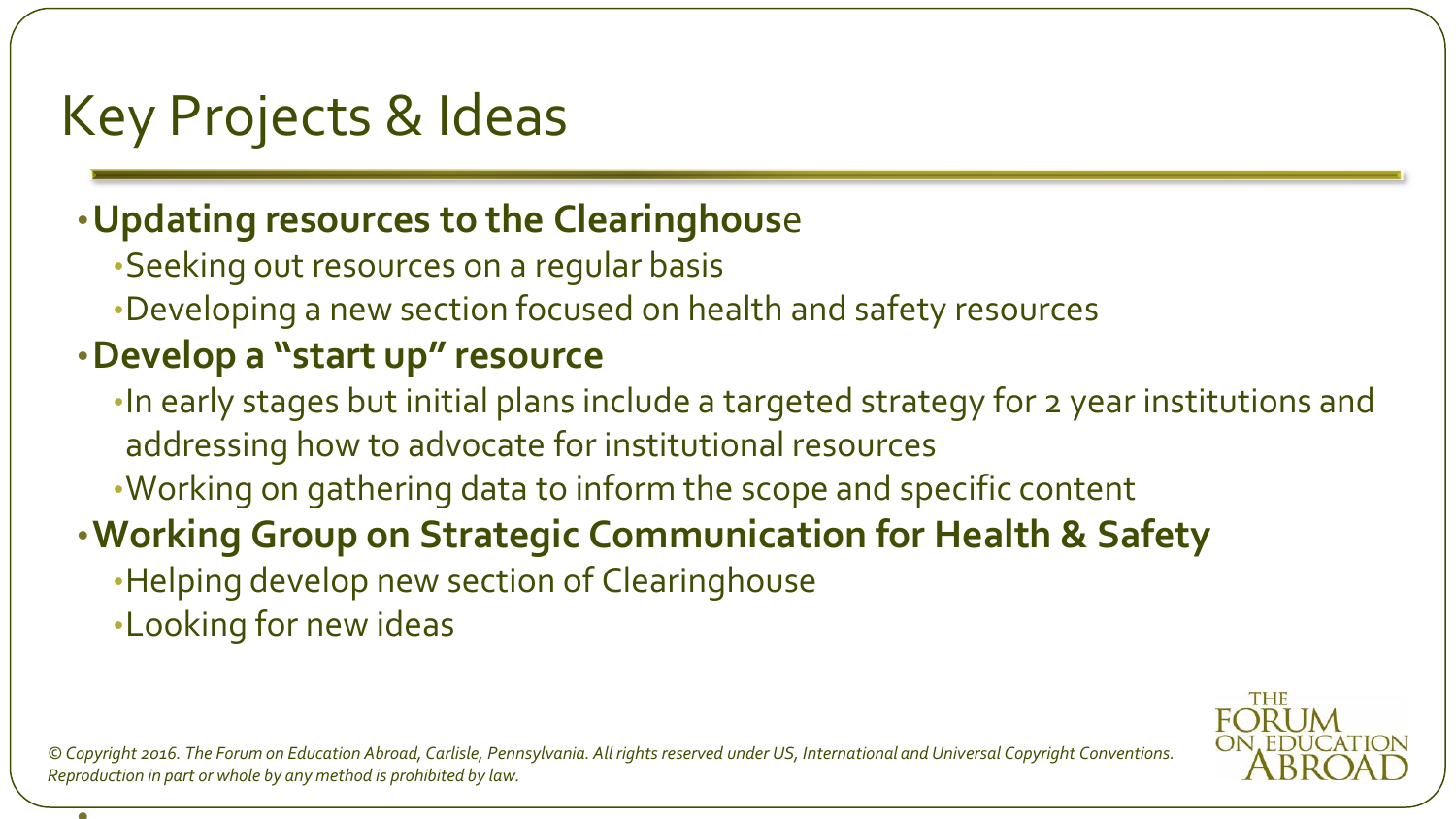# **Curriculum**

The Curriculum Committee seeks examples of and develops resources on best practices in the academic design of education abroad courses and programs.

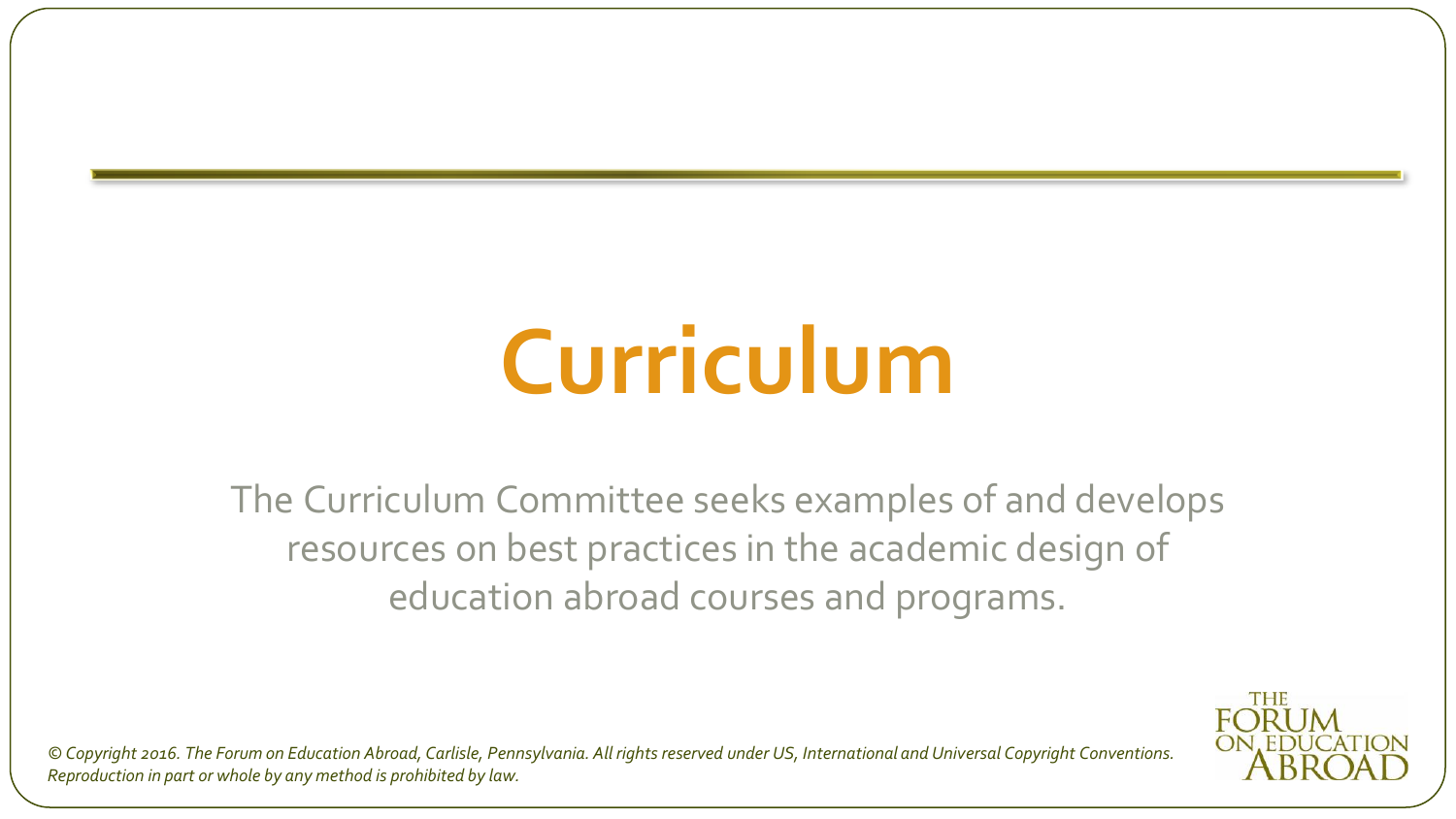Bradley Rink, Univ. of the Western Cape, *Chair* Steve Duke, Univ. of Nebraska, *Vice Chair* Jose B. Alvarez, CEA Study Abroad Martha Johnson, Univ. of Minnesota Derek Lackaff, Elon Univ. Hilary Link, Temple Univ. Wendy Lombardo, Arcadia Univ. College of Global Studies Uttiyo Raychaudhuri, Clemson Univ. Helle Rytkønen, DIS – Study Abroad in Scandinavia Michael Woolf, CAPA: The Global Education Network

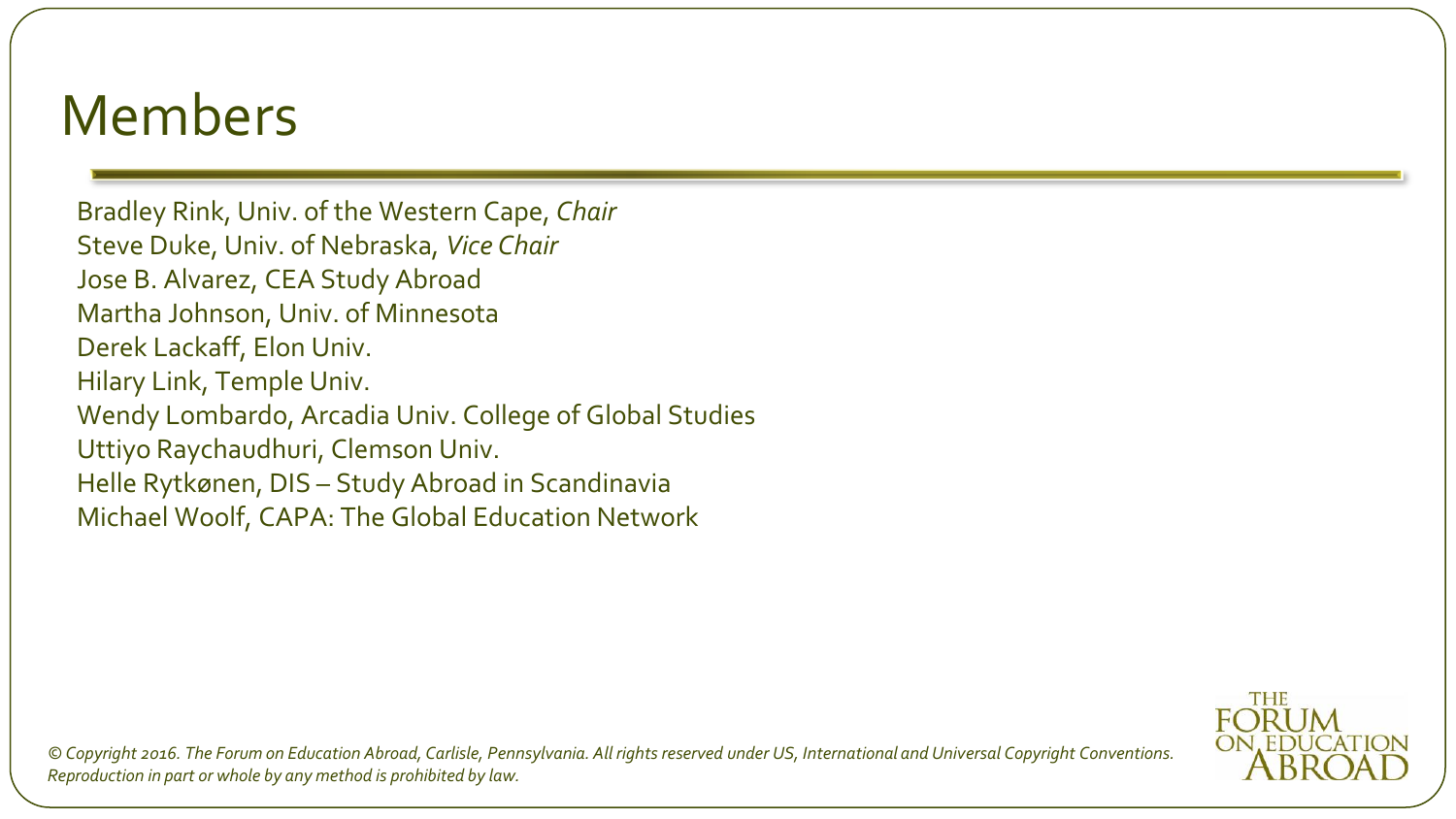## Committee 'Buckets'

- **Dialogue & Publications**: Identify venues for stimulating and disseminating dialogue on curriculum design and development, innovative pedagogies, and the meta-curriculum of education abroad.
	- •Ex. Forum Focus, scholarly journals, Forum website, & social media platforms.
	- •Group members see projects through from inception to publication, and manage platforms for dialogue, though content can (and should) be generated from across the committee and the field at large.
- **Faculty Development**: Develop trainings and workshops for faculty involved in education abroad, in the US and abroad.
	- •Identify thematic content, facilitators, target locations and dates; Forum staff will take on point on implementation.
- **Building Bridges**: Connect with peer organizations working in related areas, e.g. ACE and AAC&U •Identify areas of synergy, related content and initiatives, and relevant best practices, and disseminates through channels established by the Dialogue and Publications team.

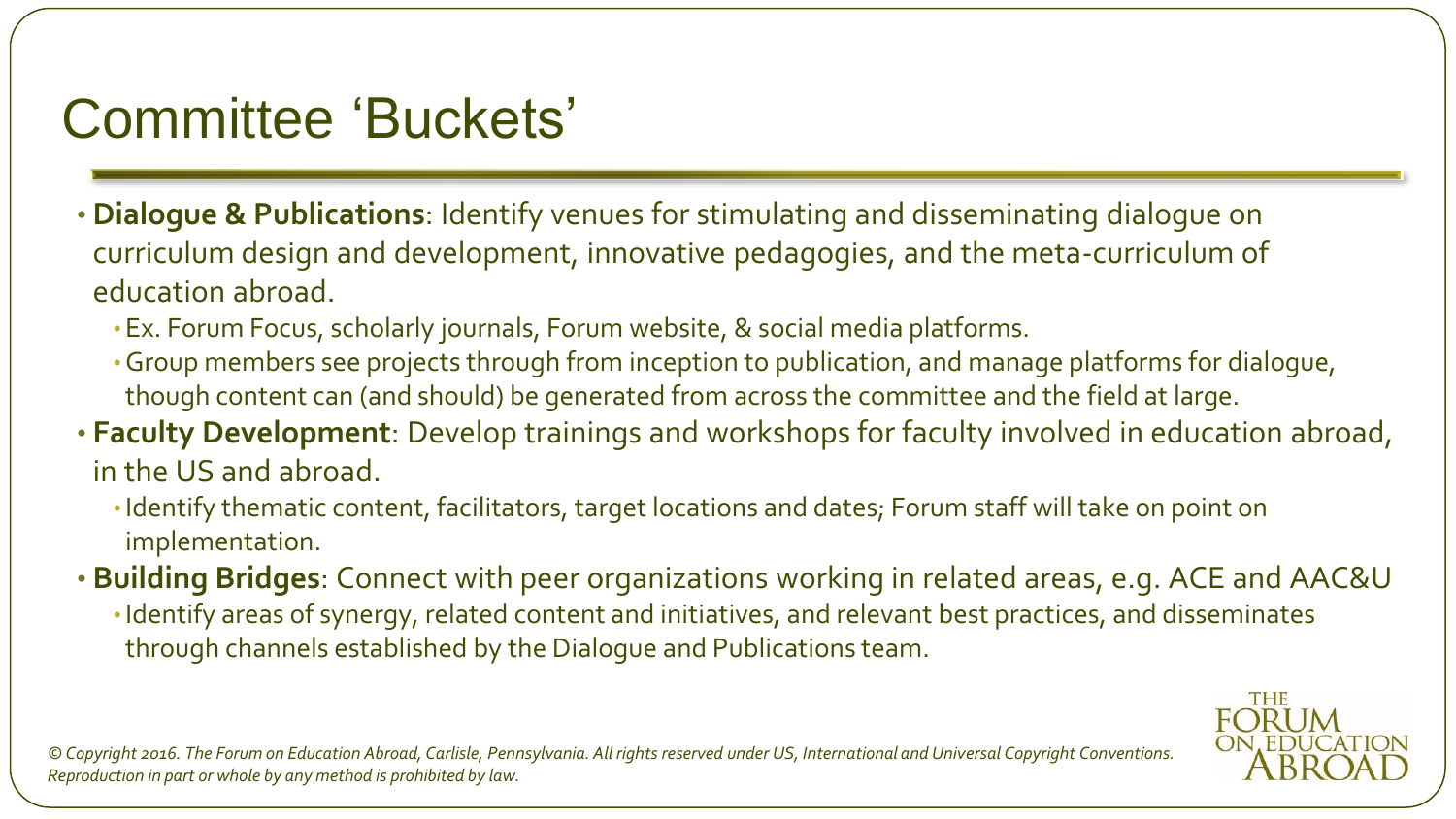## **Data**

The Data Committee seeks to expand the scope of data collection and analysis in the field through a variety of initiatives. It is charged with the development of new and effective methodologies for collecting quantitative and qualitative data about education abroad, including data about student participation, program characteristics, and issues and topics in the field.**THE** 

**FORUM** 

ON. EDUCATION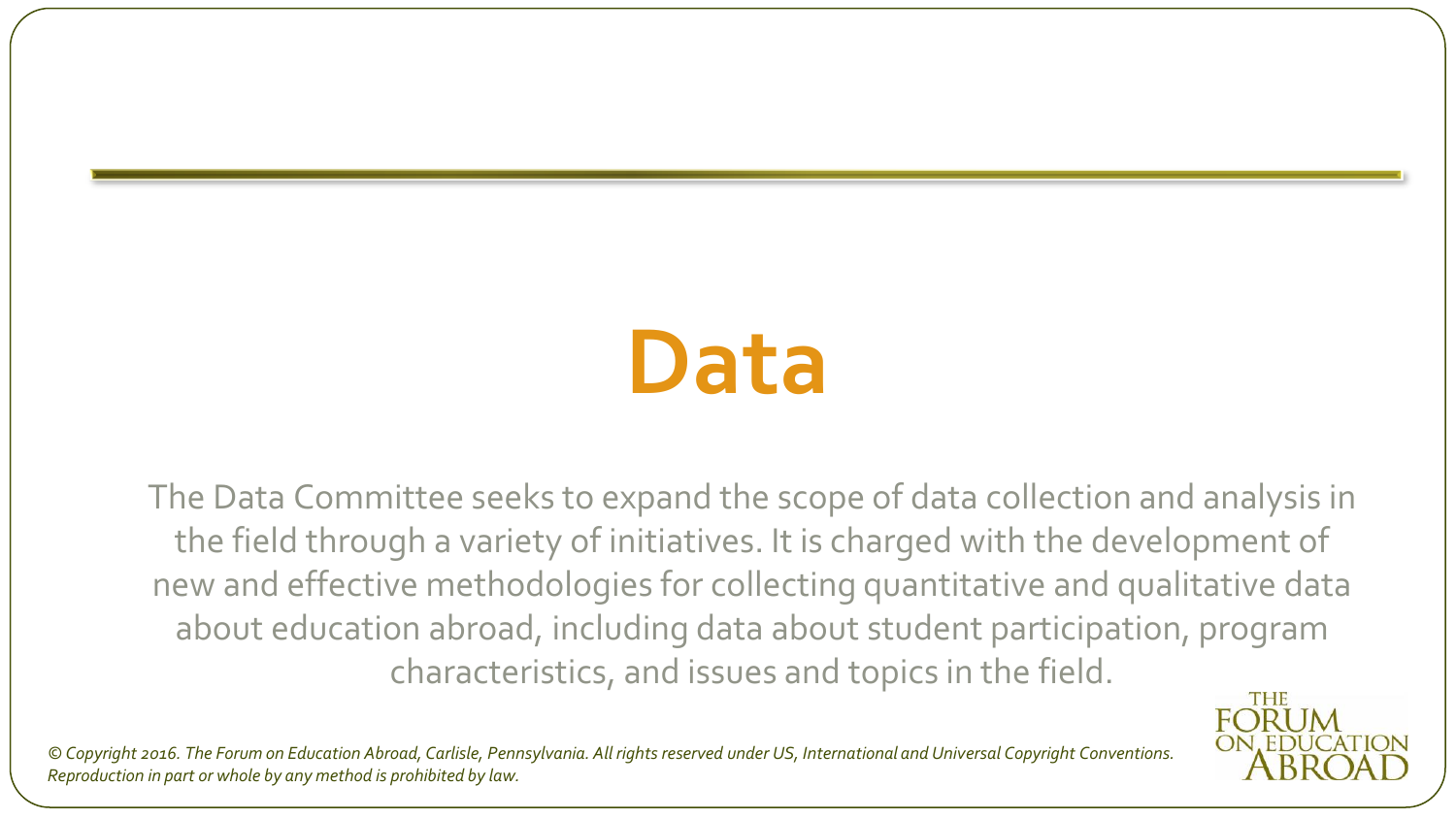Michele Scheib, Mobility International USA, *Chair* Amy Bartnick Blume, Institute for Study Abroad, Butler Univ., *Vice Chai*r Marielle Berman, Univ. of California, Davis Paige Butler, Middlebury Institute of International Studies Carrie Cunningham, IES Abroad Emily Gaul, Associated Colleges of the Midwest Matthew Geisler, Univ. of Wisconsin-Madison SunJeong Lee, Cultural Vistas Julia Wheeler Ludden, DIS – Study Abroad in Scandinavia Adrienne Richart, San Diego State Univ.

THE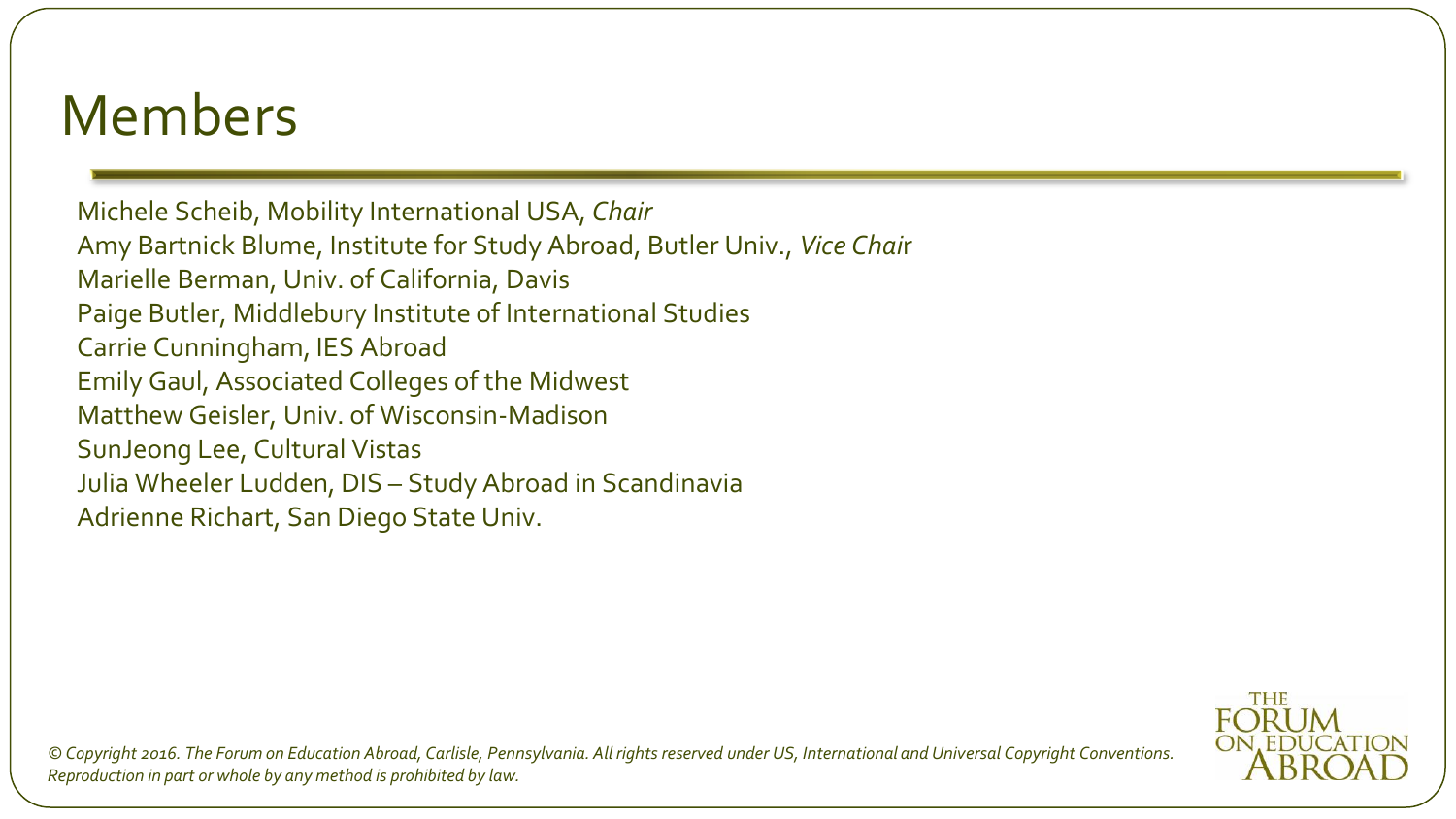## Committee Initiatives

- •State of the Field summer 2017
- •Polls and Fast Facts in Forum E-News
- •Big Ideas…
	- •Our profession job descriptions, workload/advising loads, salaries
	- •Short-term programs who goes, who is responsible (see also: training)
	- •What are your other data needs?

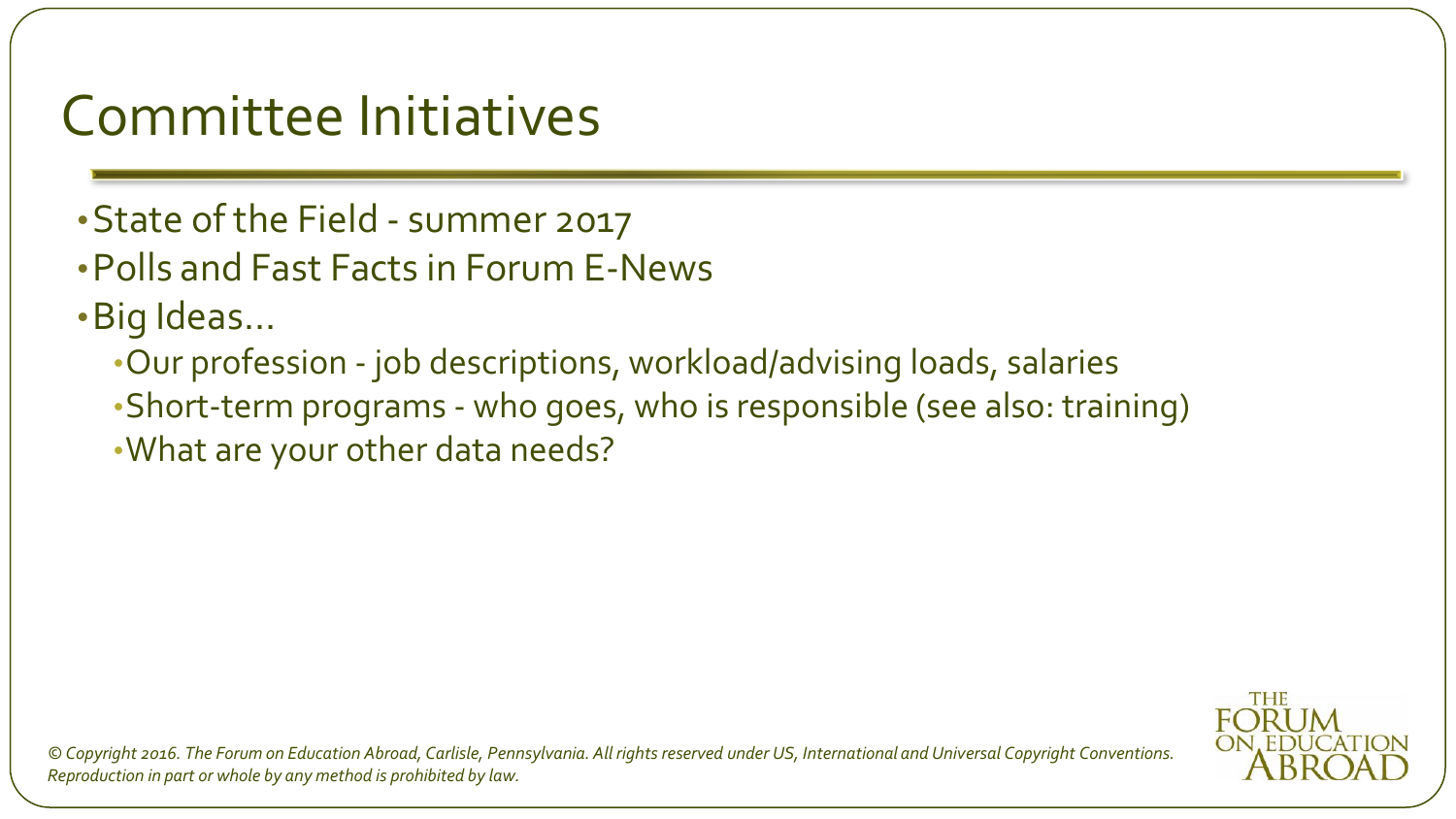# **Outcomes Assessment & Research (OAR)**

The mission of the Outcomes Assessment and Research Committee is to assist administrators and faculty in identifying, assessing, and fostering positive outcomes in students' academic, intercultural, and personal development through education abroad.

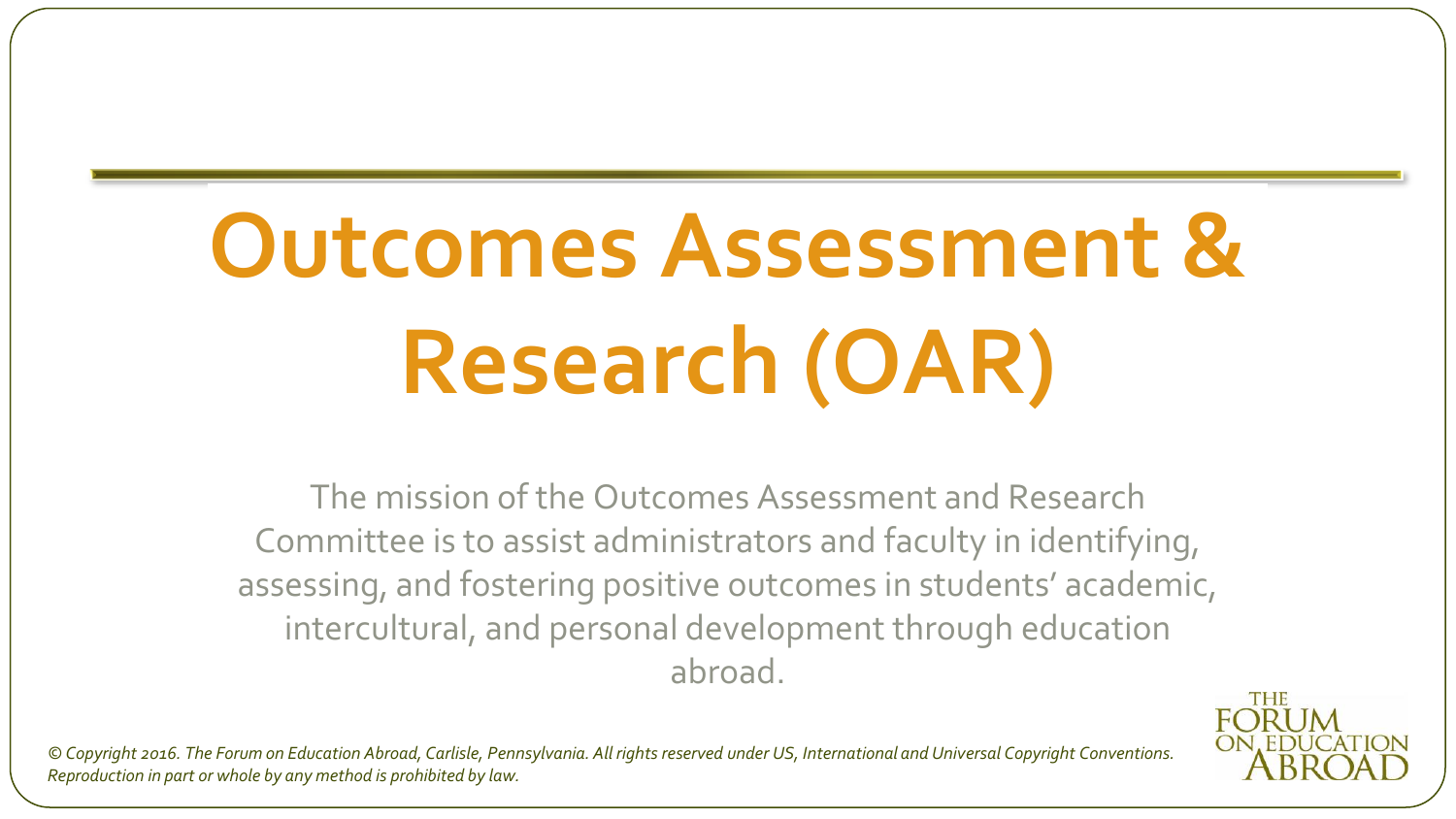Melissa Torres, Global Vision International (GVI), *Chair* Maritheresa Frain, CIEE, *Vice Chair* Steven Bell, Old Dominion Univ. Charles Blaich, Wabash College & the Higher Education Data Sharing Consortium (HEDS) Helena Kaufman, Carleton College Karleigh Koster, Indiana Univ. Jessica Lothman, Marquette Univ. Joshua McKeown, SUNY Oswego Erika Wilkens-Sözen, SU Abroad Istanbul

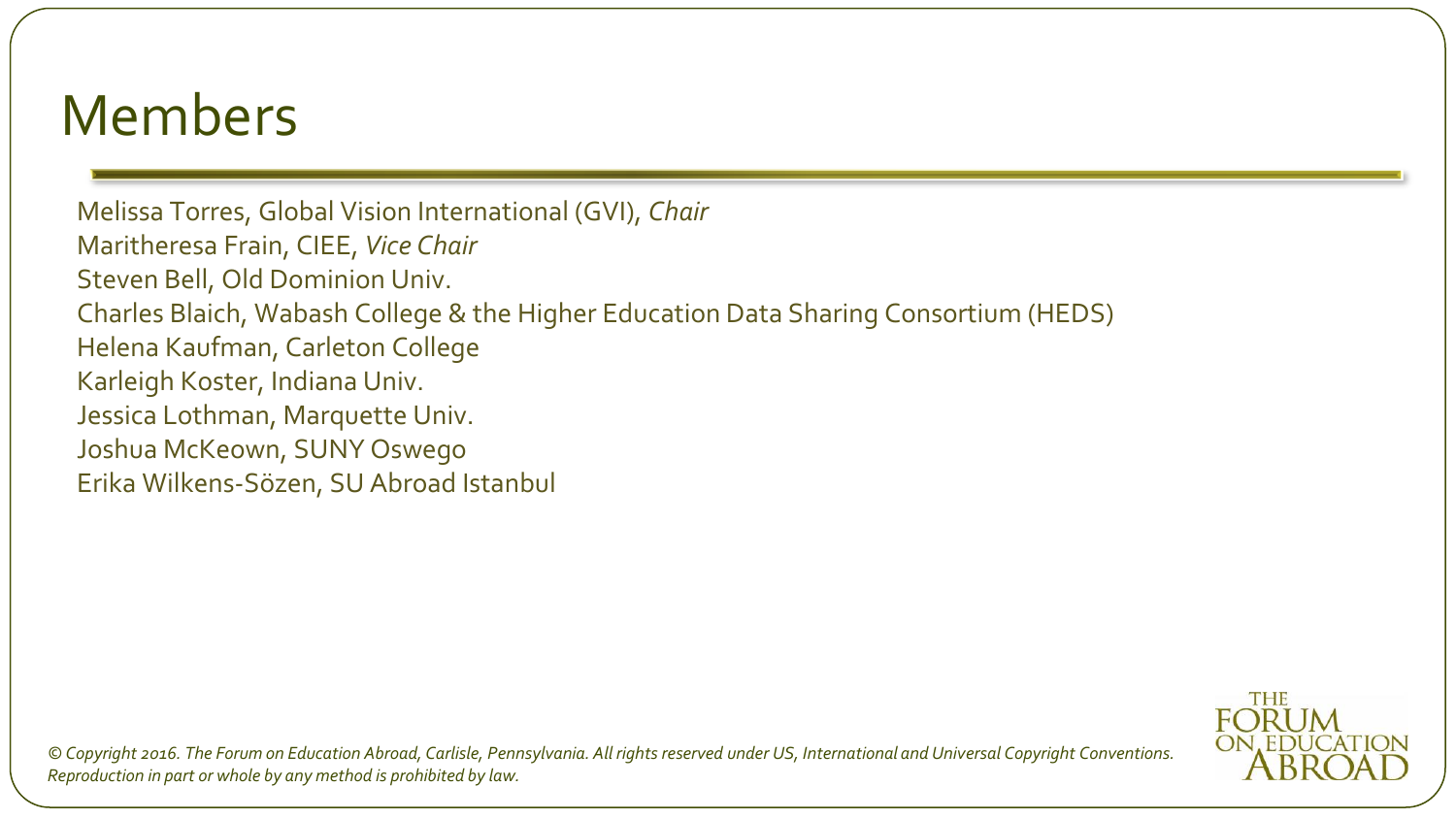## OAR Key Projects

### •**Updating resources on the OAR Toolbox**

- •Bibliography
- •Case studies (new template!)
- •**Identifying research topics that Forum members would find useful**
	- •Questions about assessment will be added to State of the Field survey
- •**Developing new beginner-level training on outcomes assessment**
	- •Input solicited via Forum newsletter survey
	- •Complement A Z Assessment Workshop

•**Mentoring winners of the Award for Academic Achievement Abroad** 

•Prepare winners for their presentations at the annual conference

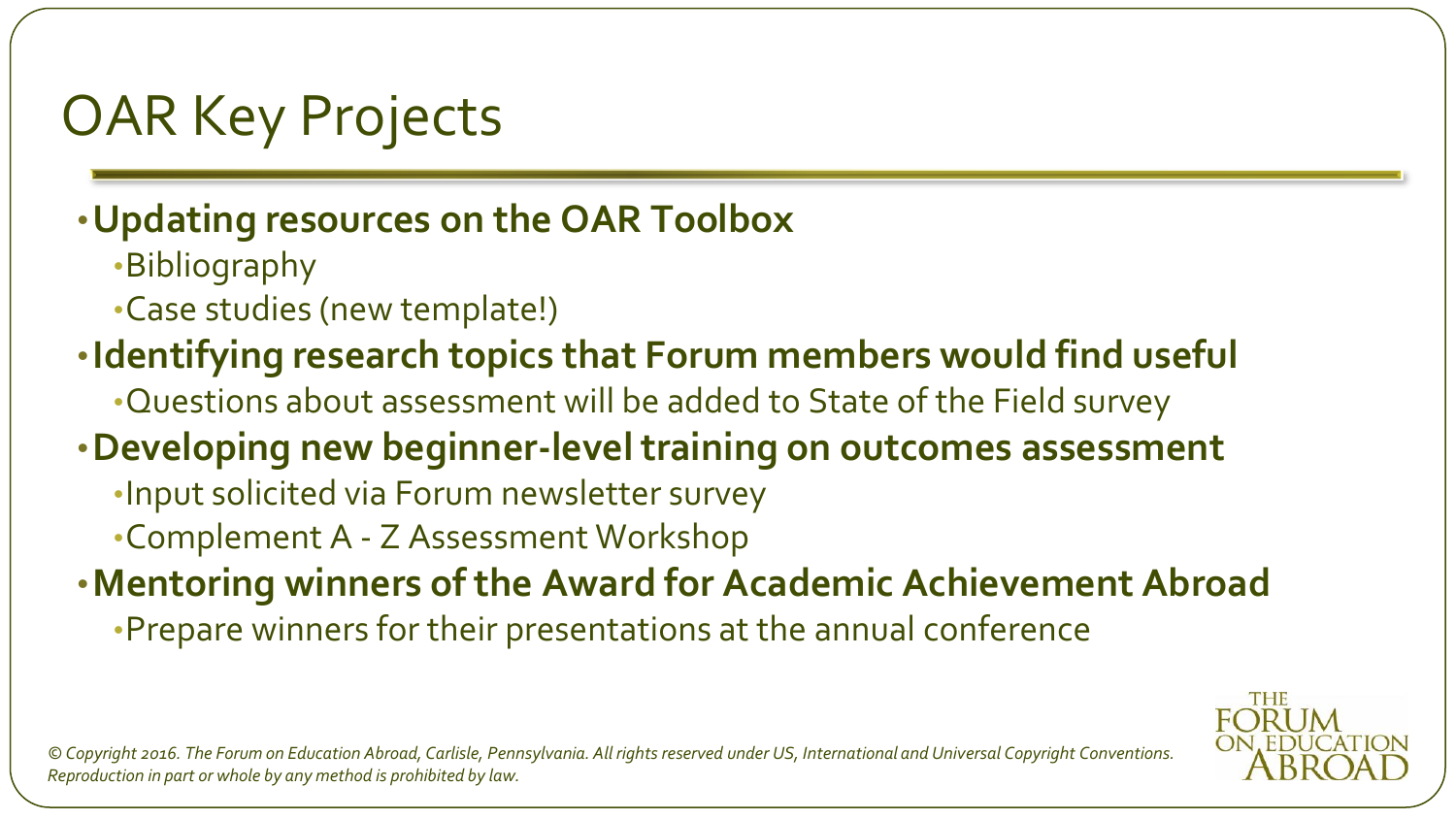## **Questions**

- •What research topics would be useful to the field?
- •What else can we do to encourage people to share more case studies for the Toolbox
- •What training topics related to assessment would be useful to members?

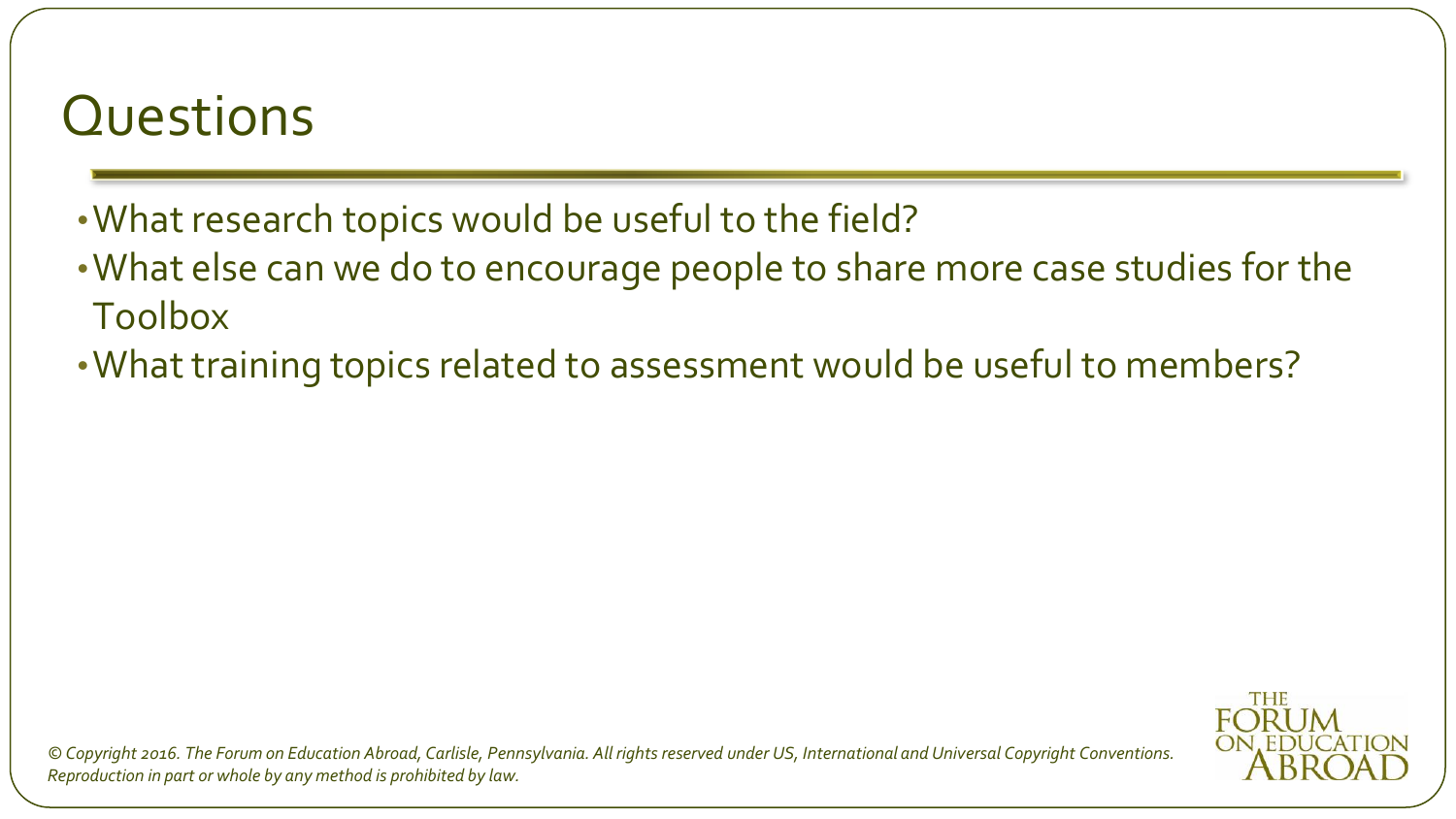## **Standards**

The Standards Committee develops and promulgates clear, communicable and replicable standards of good practice, the *Code of Ethics for Education Abroad* and Guidelines that contextualize the *Standards* in specific areas of education abroad practice. It also vets resources for inclusion in The Forum's Standards Toolbox.

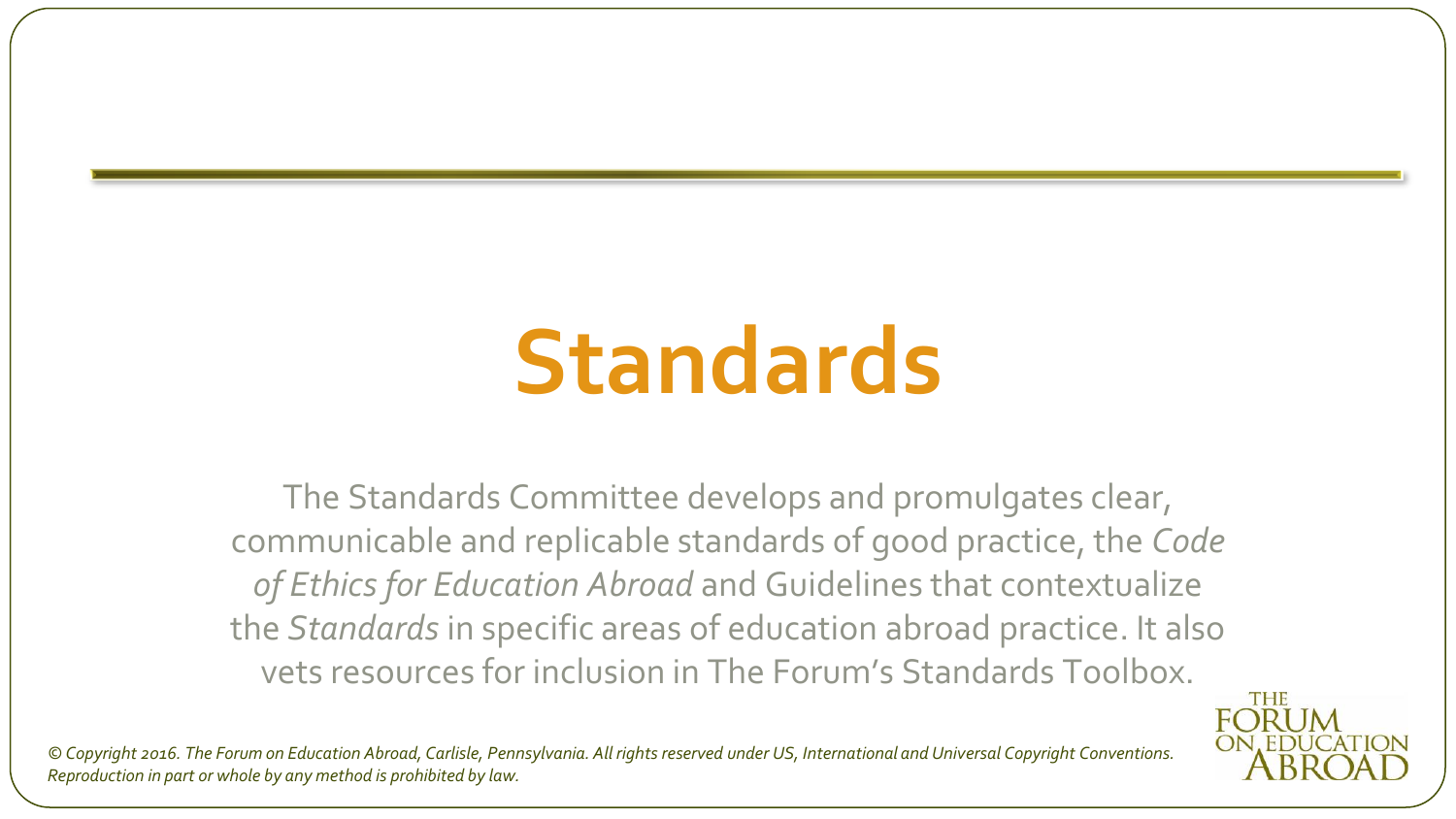Brian Brubaker, The Pennsylvania State Univ., *Chair* Scott Daby, Univ. of Minnesota Enric Figueras, CEA Study Abroad Trevor Goddard, Monash Univ. Mark Hayes, American Univ. Peter Kerrigan, German Academic Exchange Service (DAAD) Mark Odenwelder, CEDEI Foundation Adam Rubin Michelle Tolan, IFSA-Butler Newell Wright, North Dakota State Univ. Annagene Yucas, CAPA International Education

> **THE FORI JM**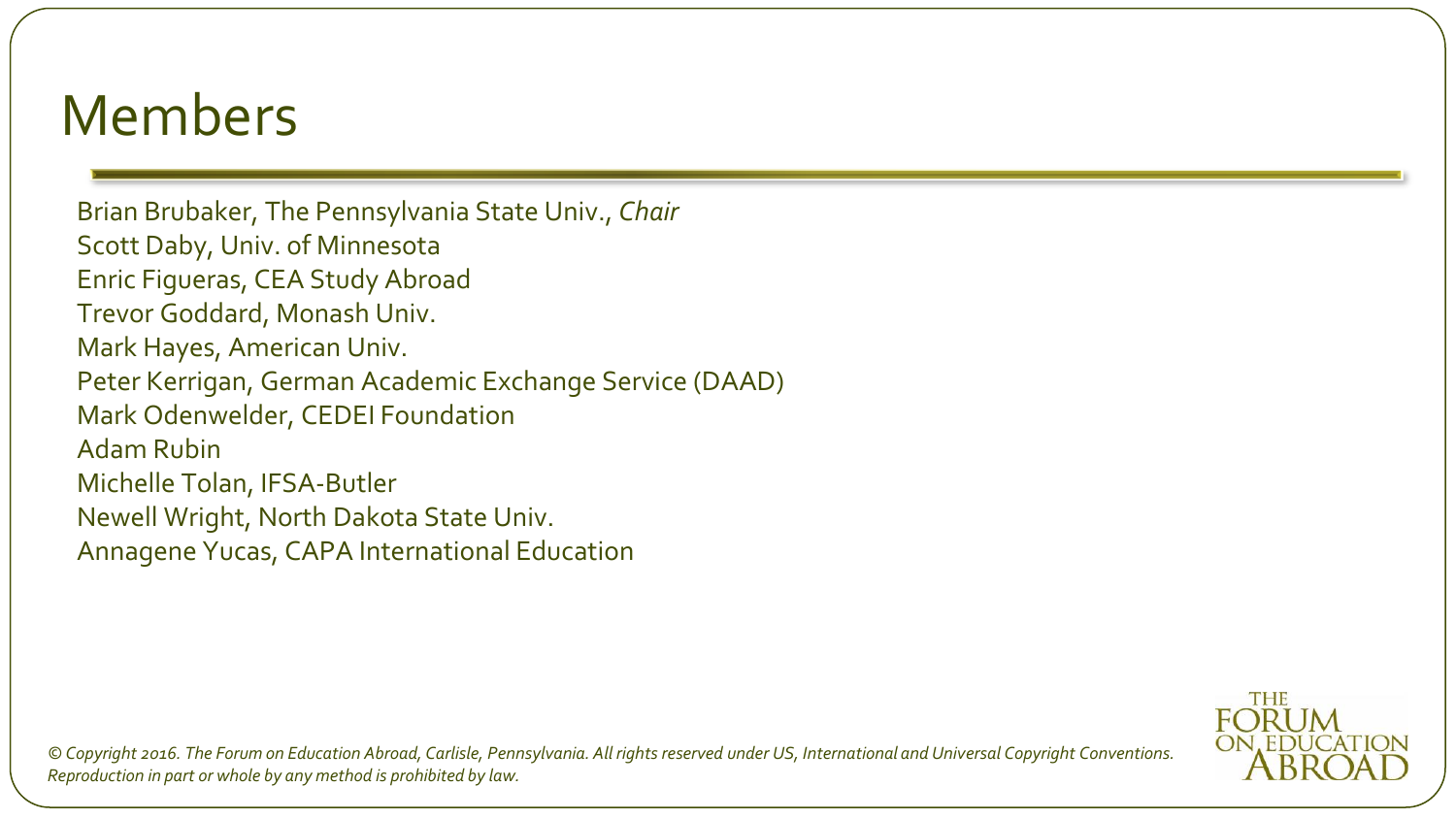## Sub-committee Members

#### **Ethics Working Group**

Adrian Beaulieu, Providence College Bill Clabby, St. Edward's Univ. Andrea Custodi, CET Academic Programs Chris Deegan, Univ. of Illinois at Chicago Sophia Krause, Freie Universität Berlin Karen McBride, San Jose State Univ. Michael Ulrich, New York Univ. John Wells, Arcadia Univ. College of Global **Studies** 

#### **Inclusive Excellence Working Group**

Michelle Tolan, IFSA-Butler, *Chair* Keshia Abraham, Florida Memorial **University** Laurie Black Tracey Bradley, Pellissippi State Community College Jennifer Calvert, Fund for Education Abroad Joy Carew, Univ. of Louisville Patrick Eccles, Northwestern Univ. Jim Lucas, Michigan State Univ.

Karyn Sweeney, Peace Corps, Southwest Regional Office

#### **Title IX Working Group**

Jodi Malmgren, St. Olaf College, *Chair* Stephen Brunelle, Northern Virginia Community College Bill Bull, CIEE Julie Friend, Northwestern Univ. Trevor Goddard, Monash Univ. Anne Haberkern, Portland Community College Mark Hayes, American Univ. Joanna Holvey-Bowles Stacey Tsantir, Univ. of Minnesota

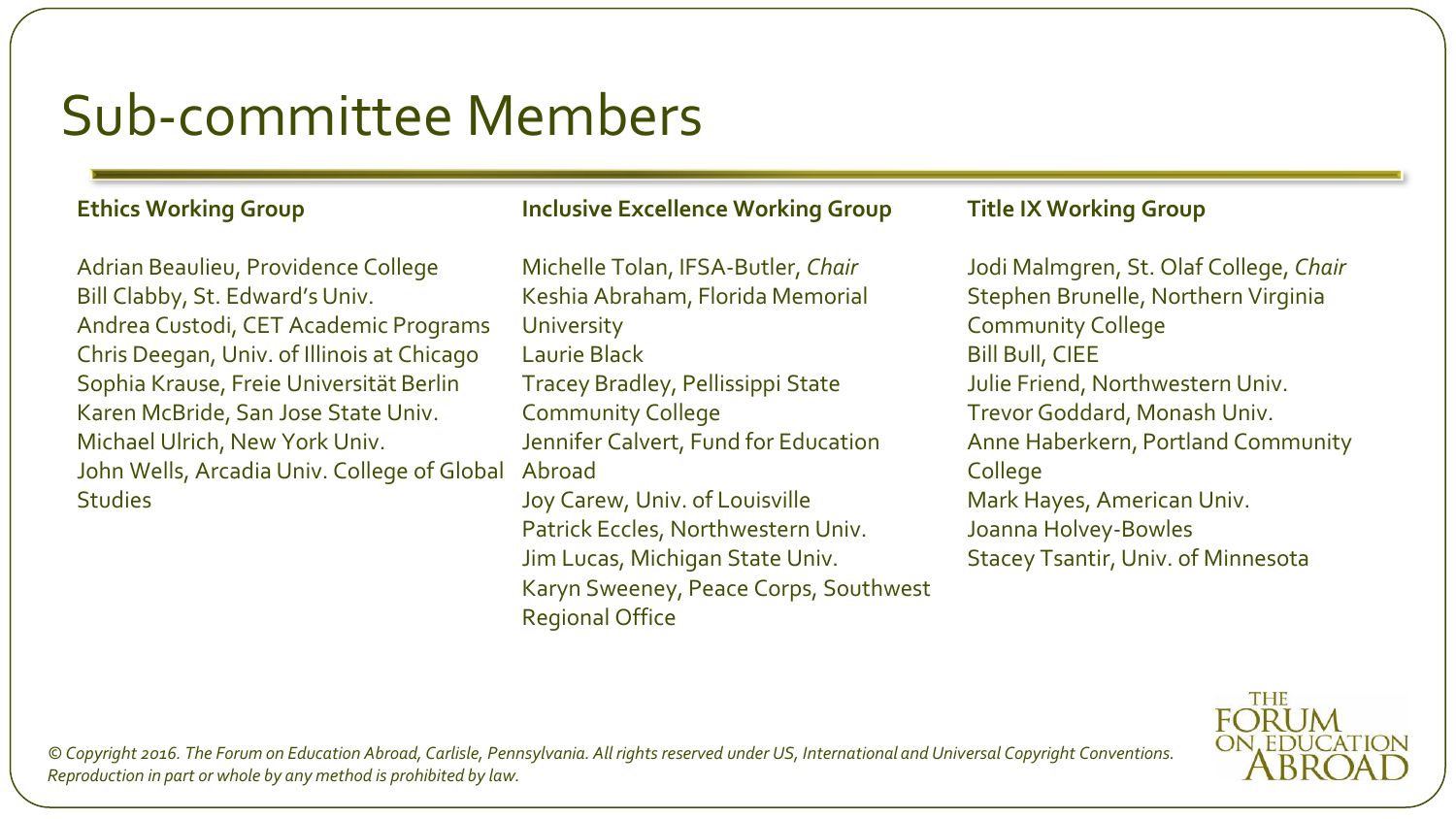## Leading Short-term Education Abroad Programs



**FORUM** 

**ON EDUCATION**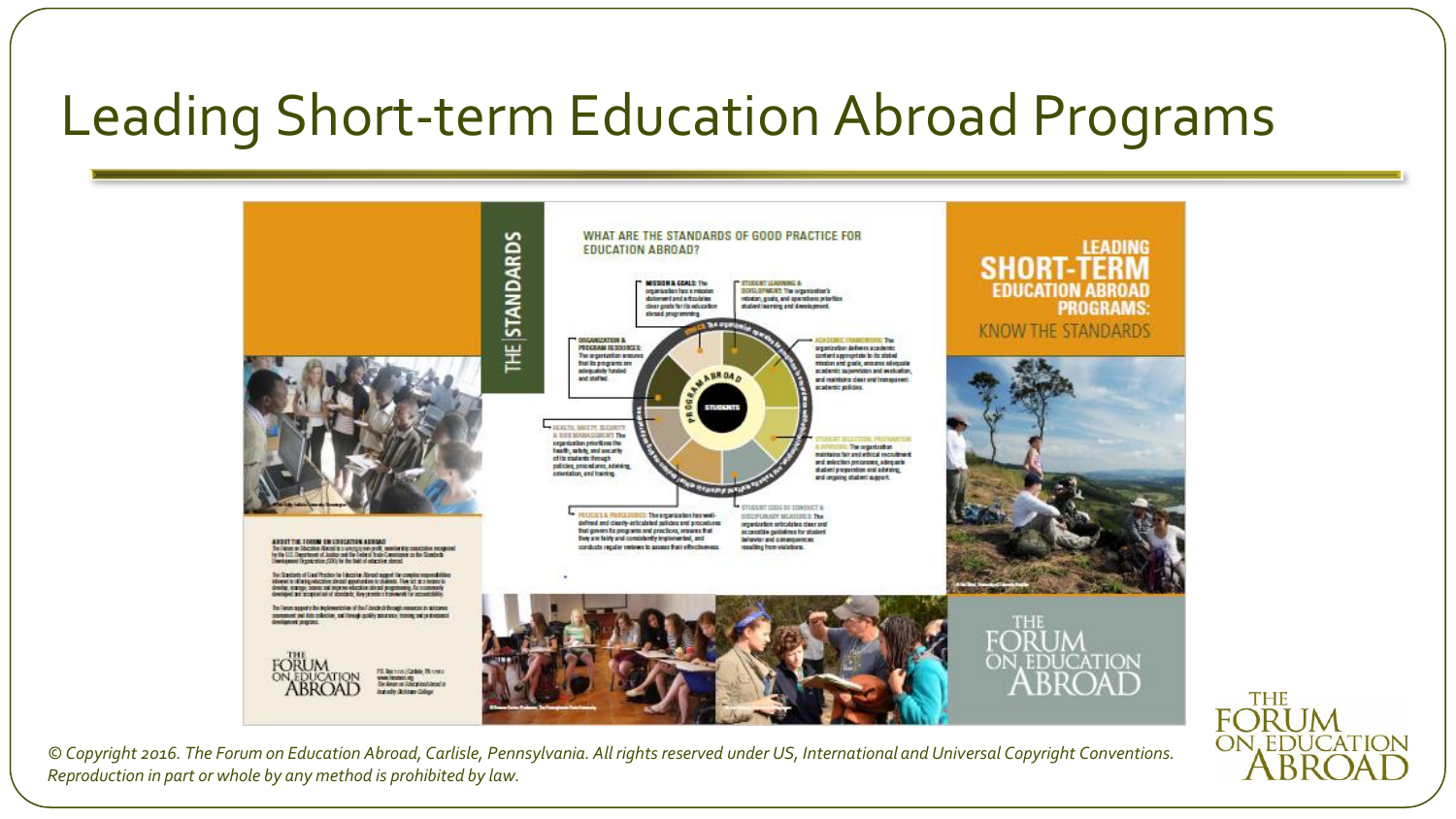# **Group Discussions**

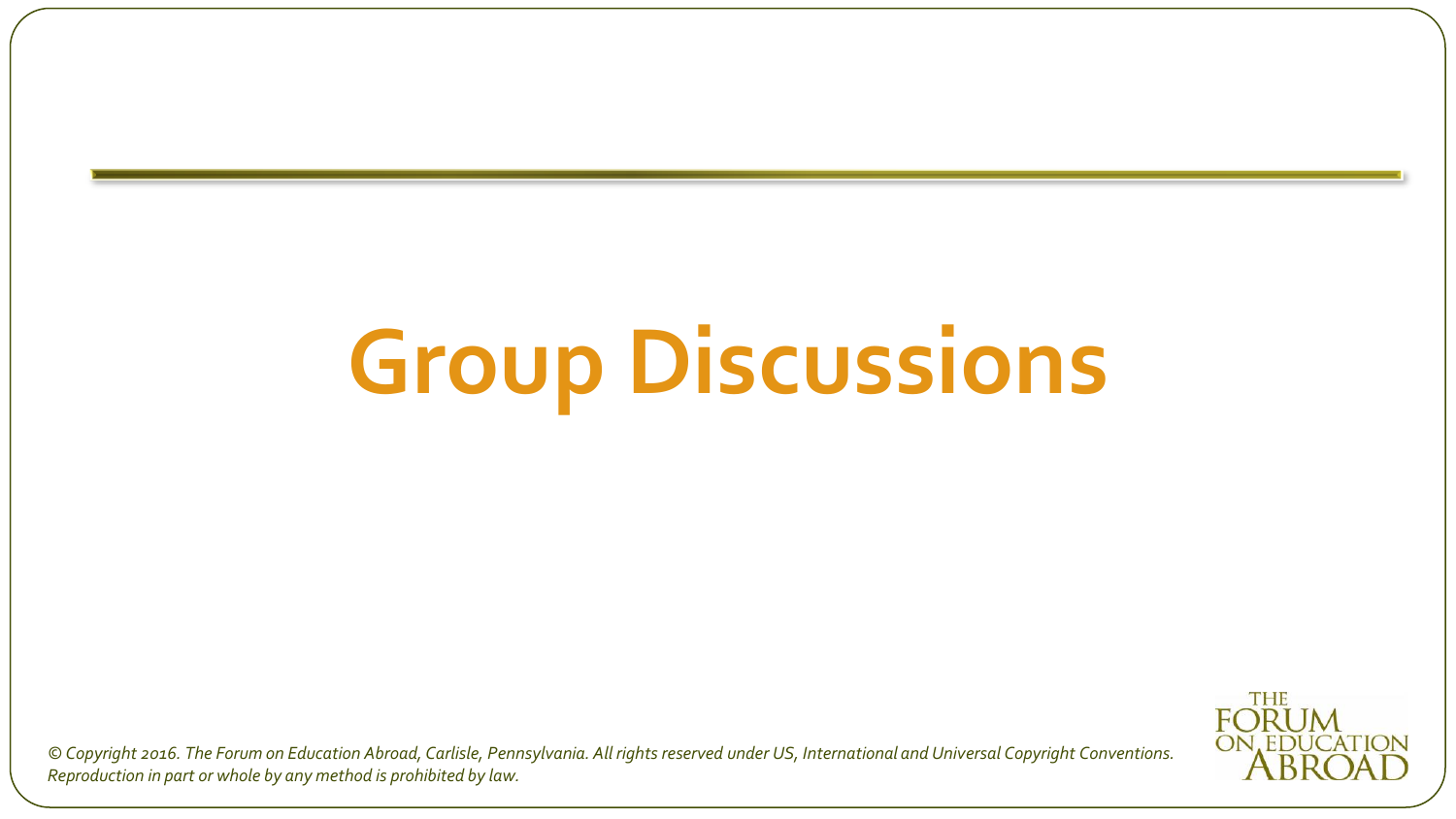## Getting Involved

- •Committees, Facilitators & Reviewers
- •Nominations
- •Proposals
- •Submissions